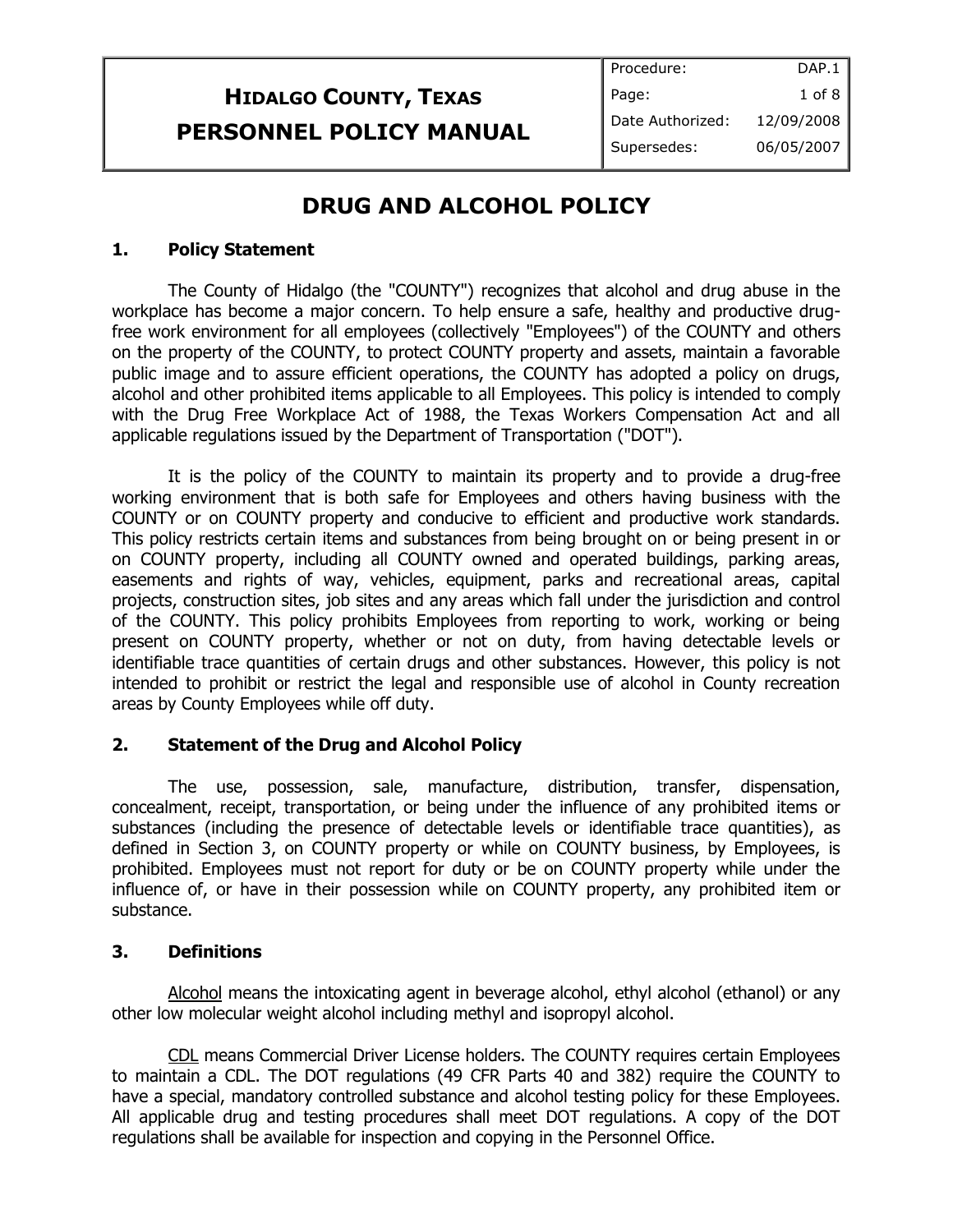|                                | Procedure:       | DAP.1      |
|--------------------------------|------------------|------------|
| <b>HIDALGO COUNTY, TEXAS</b>   | Page:            | $2$ of $8$ |
| <b>PERSONNEL POLICY MANUAL</b> | Date Authorized: | 12/09/2008 |
|                                | Supersedes:      | 06/05/2007 |

Commission means the Hidalgo County, Texas Civil Service Commission established pursuant to the Texas Local Government Code.

Controlled Substance means illegal drugs plus any other substance covered by Schedules I through V of the Federal Controlled Substances Act (21 USC 801, et seq.) or the Texas Controlled Substances Act (Chap. 481, Texas Health and Safety Code). A controlled substance is unauthorized if the Employee does not have a valid prescription for that substance at the time of its use or possession.

Conviction means a final, non-appealable finding of guilt by either a judge or jury, or a suspension of sentence, probation or deferred adjudication, including a plea of no lo contendere.

County means Hidalgo County, Texas, as organized and existing under the constitution and laws of the State of Texas.

Department means a county, district, or precinct office, agency, or board that has jurisdiction and control of designated governmental functions.

Department Head means an individual appointed as a supervisor or a department by one of the following: Commissioner's Court, County Judge, a designated representative of the Commissioner's Court, or an Elected Official.

Detectable means the measurable presence of an illegal or prohibited drug or substance found in body fluids at an mg/ml level of detection specified by the County's contract with a National Institute of Drug Abuse ("NIDA") certified testing laboratory; such levels will meet the DOT requirements.

Elected Official means an individual elected to a position created by the constitution or by statute. The term of an Elected Official is limited by the constitution.

Employee means any person employed by the County, including Elected Officials, fulltime, part-time, temporary, probationary and contract employees.

Safety-sensitive Position means a position in which a drug impairment constitutes an immediate and direct threat to public health or safety, such as a position that requires the employee to carry a firearm, perform life threatening procedures, or work with controlled substances; a position in which drug impairment constitutes an immediate and direct threat to the Employee's health or safety; a position which has access to a juvenile facility; a position in which the Employee is responsible for the well-being of a minor; or a position in which a momentary lapse in attention could result in injury or death to another person.

Under the influence means being unable to perform work in a safe and productive manner, being in a physical or mental condition which creates a risk to the safety and wellbeing of the individual, other employees, the public or COUNTY property, and/or having a measurable presence of an illegal or prohibited drug or substance found in body fluids at an mg/ml level of detection specified by the COUNTY's contract with a NIDA certified lab.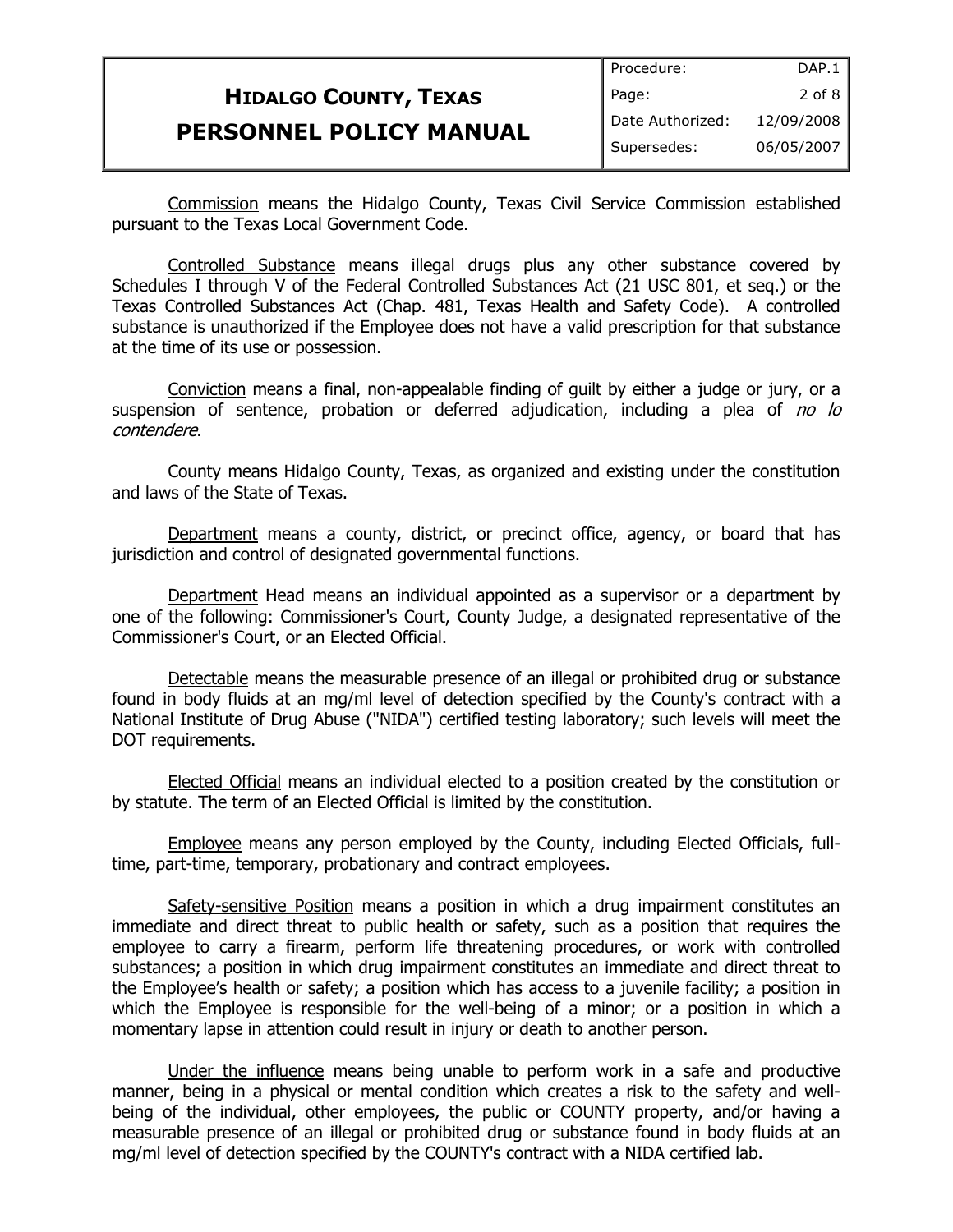|                                | Procedure:       | DAP.1      |
|--------------------------------|------------------|------------|
| <b>HIDALGO COUNTY, TEXAS</b>   | Page:            | 3 of 8     |
| <b>PERSONNEL POLICY MANUAL</b> | Date Authorized: | 12/09/2008 |
|                                | Supersedes:      | 06/05/2007 |
|                                |                  |            |

#### **4. Prohibited Items and Prohibited Conduct**

- A. The use, possession, sale, manufacture, distribution, dispensation, concealment, receipt, transportation, or being under the influence of any of the following items or substances on COUNTY property (including the presence of detectable levels or identifiable trace quantities), by Employees, is prohibited:
	- i. Illegal drugs; controlled substances; marijuana; mood or mind altering substances, legal or illegal; "look-alike" substances; designer, counterfeit or synthetic drugs; inhalants; and any other drugs or substances which will in any way affect safety, workability, alertness, coordination, judgment, response or affect the safety of others on the job.
	- ii. Alcoholic beverages. Consuming alcoholic beverages while driving or driving while intoxicated any vehicle for COUNTY business or any COUNTY vehicle at any time is prohibited. The consumption of alcohol on COUNTY time is prohibited.
	- iii. Drug paraphernalia.
	- iv. Prescription drugs and over the counter medications, except under the following conditions:
		- a) The drugs have been prescribed by an authorized and Texas licensed medical practitioner for current use (within the past 12 months) for the person in possession of the drugs and filled in accordance with the provisions of the Texas Pharmacy Act, Texas Controlled Substances Act (Chapter 481, Texas Health and Safety Code) and regulations promulgated thereunder.
		- b) The drugs/medications, both prescribed and over the counter, are limited to a one day's supply, or must be kept in their original container labeled in accordance with the provisions of the applicable laws of the State of Texas and must be taken in accordance with the dosage recommendations and usage cautions and generally must not affect the person's ability to perform work safely.
		- c) The COUNTY may require the Employee to provide documentation from the doctor stating that such use will not impair the Employee's ability to perform the essential functions of his/her position. The COUNTY reserves the right, with Employee's consent, to consult with the Employee's medical doctor to determine if a drug or medication, whether prescribed or not, produces hazardous or non-safe effects and may restrict the use of any such drug or medication accordingly on COUNTY property.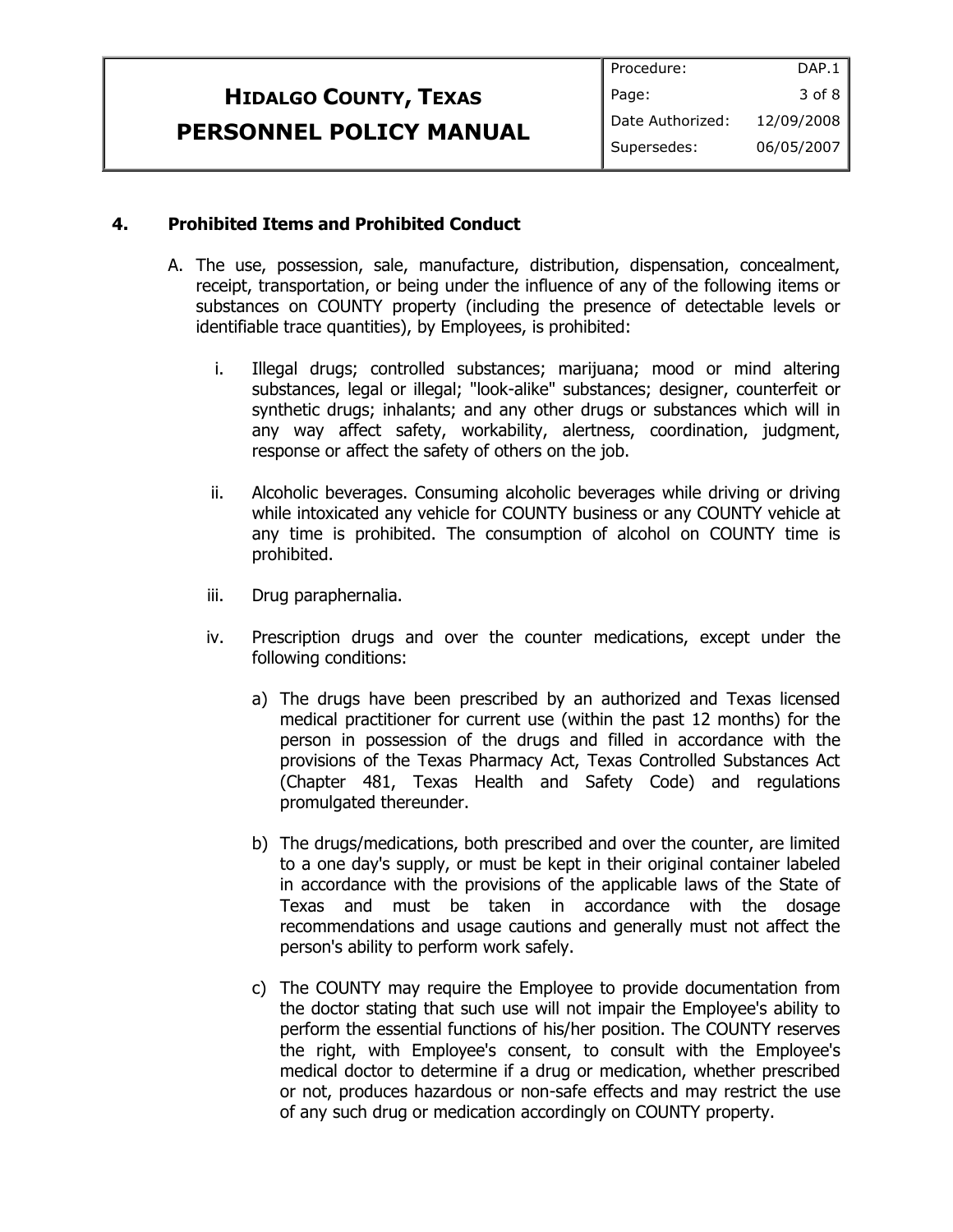## **HIDALGO COUNTY, TEXAS PERSONNEL POLICY MANUAL**

- d) Any Employee taking prescribed or over-the-counter medications will be responsible for consulting the prescribing physician and/or pharmacist to ascertain whether the medication may interfere with safe performance of his/her job. If the use of medication could compromise the safety of the Employee, fellow Employees or the general public, it is the Employee's responsibility to use appropriate personnel procedures (i.e., call in sick, use leave, request change of duty, notify supervisor) to avoid unsafe workplace practices.
- B. The following conduct is prohibited by this policy:
	- i. Switching or altering any urine sample submitted for testing.
	- ii. Refusal to consent to testing. Consent is indicated by signing any form required by the COUNTY or its designated testing facility.
	- iii. Refusal to submit to an inspection of any desk, locker, vehicle or other COUNTY property under Employee's control when asked to do so by Department Head or Elected Official.
	- iv. Conviction under any criminal drug statute for a violation occurring in the workplace.
	- v. Failure to notify the Department Head, Elected Official or Risk Management of any arrest or conviction under any criminal drug statute, or arrest or conviction of driving while intoxicated, within five (5) days of the arrest or conviction.
	- vi. Failure to notify Department Head, Elected Official or Risk Management of the side effects of a prescription or non-prescription drug which may impair the Employee's behavior or physical or mental ability to safely and fully perform assigned duties.
	- vii. Failure to keep prescribed medicine in its original container or to provide proof of identification of drug prescriptions and prescribing physician.
	- viii. Failure of any COUNTY Employee to report the use or possession of an illegal drug or prohibited item by another COUNTY Employee while on duty or in a COUNTY vehicle.

### **5. Policy Enforcement**

Because of the importance of this Policy, the COUNTY reserves the right, at all times, while on COUNTY premises and property and when circumstances warrant, to have the Department Head, Elected Official or personnel designated by COUNTY conduct reasonable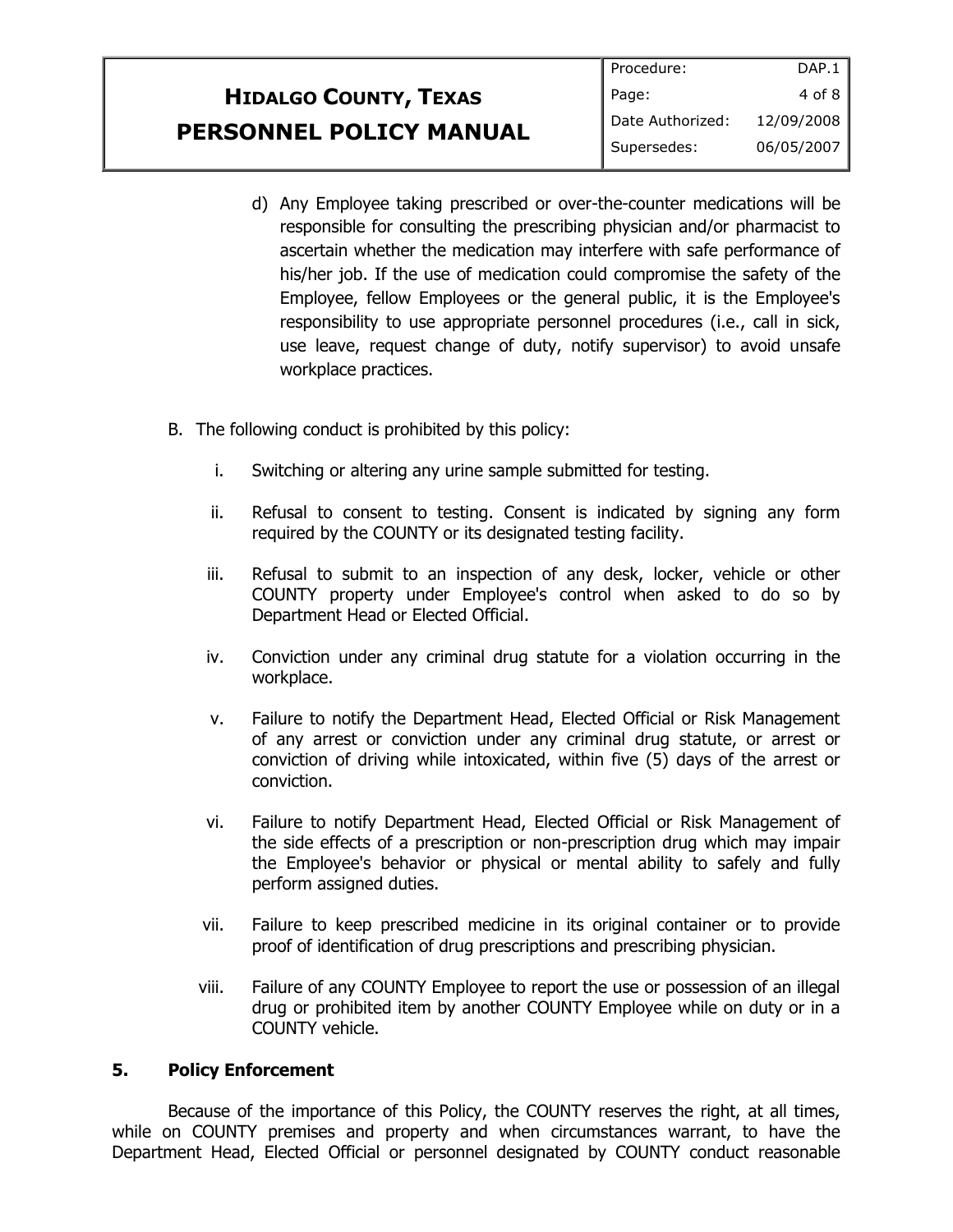|                                | Procedure:       | DAP.1      |
|--------------------------------|------------------|------------|
| <b>HIDALGO COUNTY, TEXAS</b>   | Page:            | $5$ of $8$ |
| <b>PERSONNEL POLICY MANUAL</b> | Date Authorized: | 12/09/2008 |
|                                | Supersedes:      | 06/05/2007 |

searches and inspections of Employees and their personal property and effects, to include, but not limited to lunch boxes, purses, briefcases, baggage, offices, desks, clothing, and vehicles (including trunks, glove compartments, etc.), for the purpose of determining if such Employees or other persons are using, possessing, selling, manufacturing, distributing, dispensing, concealing, receiving or transporting any of the prohibited items and substances.

The Department Head, Elected Official and certain personnel designated by the Department Head have the right to conduct an on-the-spot search and inspection of Employees and their personal property and effects, as described above, if Department Head, Elected Official or designated personnel have a reason to believe that Employees or others are in violation of this policy. All searches and inspections conducted by outside authorized specialists will be in the presence of the Department Head, Elected Official or such designated personnel. All Employees are expected to cooperate with any investigation regarding this policy. Failure to cooperate, providing false information or omitting information may subject Employees to disciplinary action in accordance with all COUNTY personnel policies and all applicable state law.

A search and inspection may also include and require Employees present on COUNTY property to submit to a drug and alcohol screen test. Tests may be required under the following circumstances, however testing is mandatory for all individuals in sections (a) and (b):

- a) Post-offer, pre-employment screening to a safety-sensitive position;
- b) Post-employment transfer, promotion and/or reassignment to safety-sensitive position;
- c) When the Department Head, Elected Official or personnel designated by the Department Head have reason to believe that an Employee on COUNTY property is using or under the influence of prohibited drugs, alcohol and substances, or that there has been a violation of this policy;
- d) When an Employee is found in possession of suspected illegal or prohibited drugs and substances, or when any of these drugs and substances are found in an area controlled or used exclusively by said Employee or other person;
- e) When an Employee returns to active employment in a safety-sensitive position after a leave of absence of forty-five (45) days or more;
- f) Following an on-the-job injury requiring treatment from a physician, or, following a serious or potentially serious accident or incident, including near misses, in which safety precautions were violated, unsafe instructions or orders were given, vehicles/equipment/property was damaged, or unusually careless acts were performed. All persons involved and within the immediate vicinity of the incident may have their urine and/or blood tested. If it is impossible or impractical, because of the physical condition of the individual(s) involved in the accident, to give a urine and/or blood sample, and if in subsequent medical treatment of the person(s) blood will be drawn, then blood will be analyzed for drugs, alcohol and other prohibited substances; or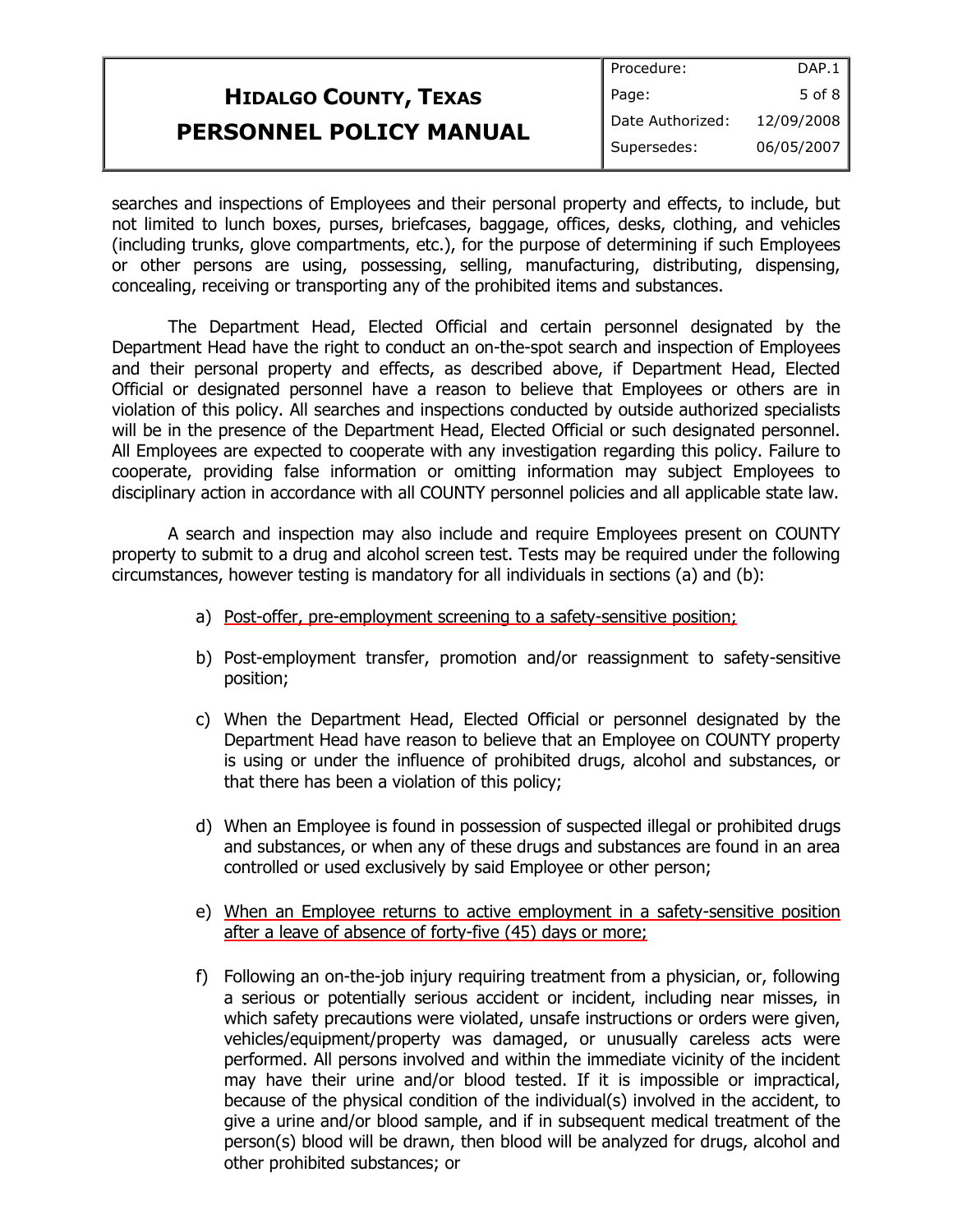|                                | Procedure:         | DAP.1      |
|--------------------------------|--------------------|------------|
| <b>HIDALGO COUNTY, TEXAS</b>   | Page:              | 6 of 8 $ $ |
| <b>PERSONNEL POLICY MANUAL</b> | I Date Authorized: | 12/09/2008 |
|                                | Supersedes:        | 06/05/2007 |
|                                |                    |            |

g) Random (Periodic and unannounced). Only COUNTY employees who are required to possess a CDL to perform their job duty and/or every employee working in a job classified as a safety-sensitive position will be subject to random testing. Random testing, other than to meet current specific job site requirements, will not commence until twenty-one (21) days following the date of this policy; however, applicants for employment shall be subject to testing as of the date of this policy. The search, inspection, urine and/or blood drug screening provisions herein will be performed with concern for the personal privacy of each Employee or other person, and will also apply to contract labor, when feasible.

All persons shall have the opportunity, prior to testing and at the testing facility, to list all prescription and non-prescription drugs they have used in the last thirty (30) days and to explain the circumstances surrounding the use of such drugs. All records containing medical information will be maintained in accordance with applicable law.

This testing policy does not include and specifically excludes those Employees covered by the Hidalgo County Sheriff's Department Alcohol and Drug Testing Policy as defined therein.

#### **6. Consequences for Violating Policy**

The following violations of this policy will result in **automatic and mandatory termination** upon the first offense:

- a) Refusal to submit to a drug and or alcohol test. Consent is indicated by signing any form required by the COUNTY or the physician or laboratory collecting the specimen for testing.
- b) Confirmation of a positive result in drug testing and screening, which indicates detectable levels or identifiable trace quantities of a prohibited drug or substance
- c) Unauthorized use or possession of alcohol when reporting for duty, while on duty or occupying any COUNTY vehicle or personal vehicle on COUNTY time, including lunch or other break periods.

Violations involving other sections of this policy will result in disciplinary actions, up to and including termination, in accordance with all COUNTY personnel policies and all applicable state law. Preliminary findings of a policy violation, other than those which require automatic and mandatory termination, may require Employee be suspended, without pay, pending the results of an investigation. If the investigation clears Employee of any policy violation, then Employee will be fully reinstated, including pay, to his/her job.

An Employee who is terminated for refusing to take a drug test and or alcohol test or who is terminated for having a positive drug or alcohol test will not be eligible for rehire for six (6) months.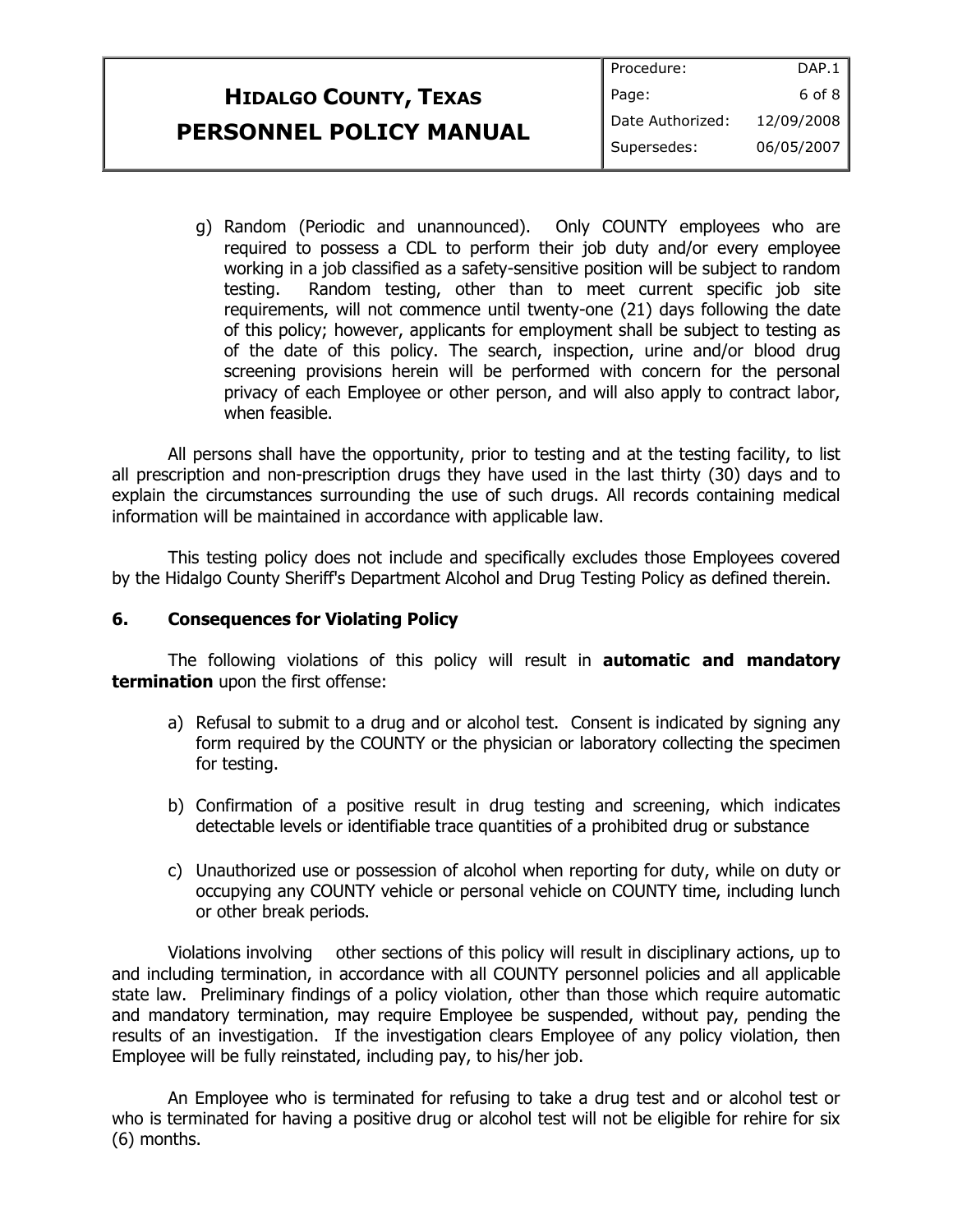|                                | Procedure:       | DAP.1      |
|--------------------------------|------------------|------------|
| <b>HIDALGO COUNTY, TEXAS</b>   | Page:            | 7 of 8     |
| <b>PERSONNEL POLICY MANUAL</b> | Date Authorized: | 12/09/2008 |
|                                | Supersedes:      | 06/05/2007 |

#### **7. Notification**

Any Employee who is arrested or convicted of a drug-related offense must report the arrest or conviction to their Department Head**,** Elected Official or Risk Management within five (5) days of the conviction. Any Employee who is arrested or convicted of driving while intoxicated must report the arrest or conviction to their Department Head, Elected Official or Risk Management within five (5) days of the conviction. Failure to report such an offense may result in disciplinary action in accordance with all COUNTY personnel policies and applicable state law.

#### **8. Treatment Programs and Employee Insurance**

While the COUNTY does not sponsor or endorse any specific drug treatment program, such programs are available through public and private health care facilities in the area. Affected employees are encouraged to seek assistance for themselves and their dependents. The group health insurance offered to employees and their dependents may provide limited coverage for expenses related to drug treatment programs. Employees may contact the Human Resources Department or refer to the plan description for details.

The COUNTY does not offer, nor require, participation in drug and alcohol abuse education and training programs. However, various public and private facilities in the area offer such programs and affected or interested employees are encouraged to seek assistance.